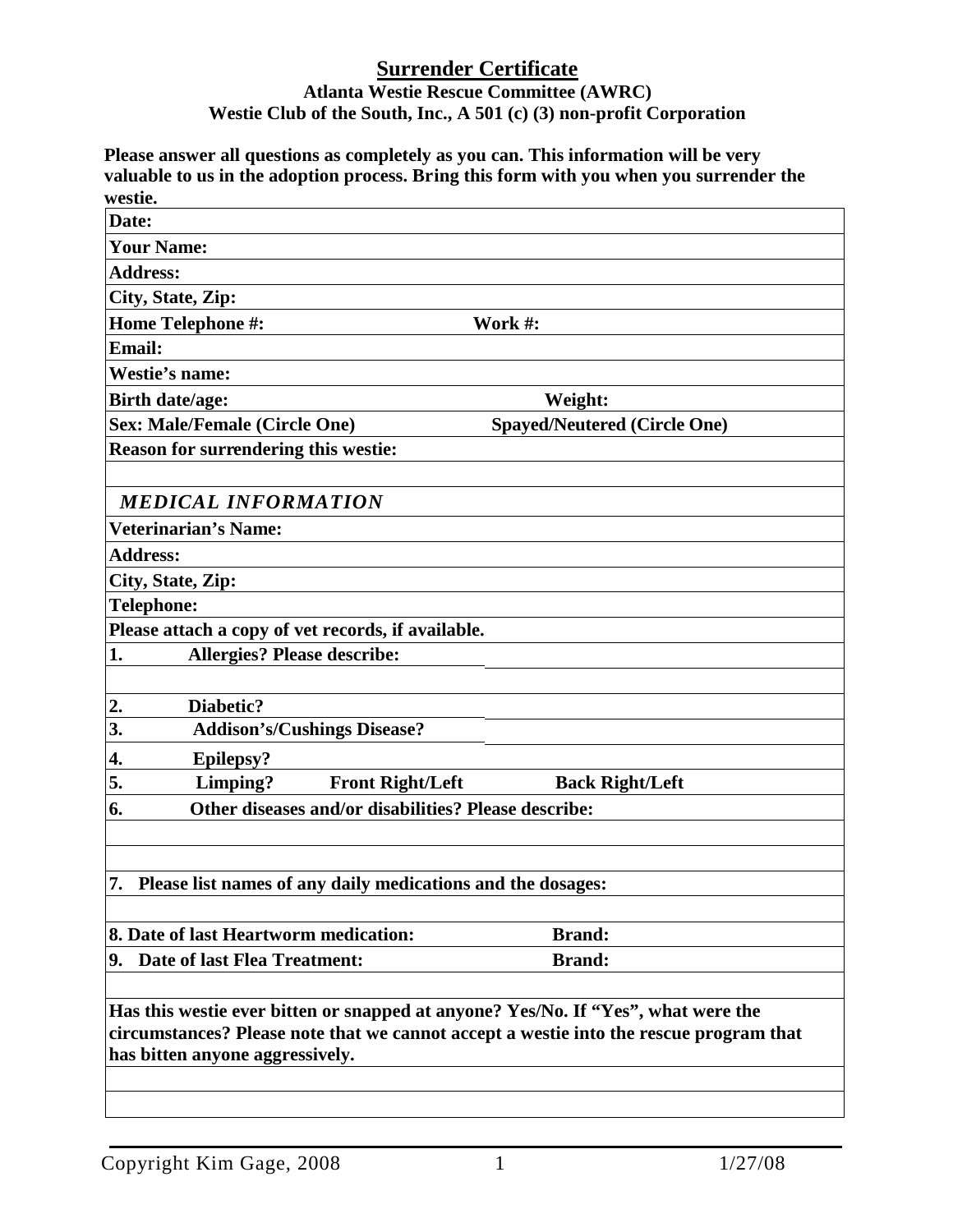| <b>BEHA VIOR/SOCIALIZA TION</b>                                                                    |                                    |                                  |                |  |  |  |
|----------------------------------------------------------------------------------------------------|------------------------------------|----------------------------------|----------------|--|--|--|
| Is the westie good with:                                                                           |                                    |                                  |                |  |  |  |
| Children $1 - 3$ years of age? $Yes$ No Unknown If no, please explain:                             |                                    |                                  |                |  |  |  |
|                                                                                                    |                                    |                                  |                |  |  |  |
| Children 3 -7 years of age? ___Yes                                                                 | No__Unknown If no, please explain: |                                  |                |  |  |  |
|                                                                                                    |                                    |                                  |                |  |  |  |
| Children 7+ years? __Yes __No__Unknown If no, please explain:                                      |                                    |                                  |                |  |  |  |
| Men? __ Yes __No__Unknown If no, please explain:                                                   |                                    |                                  |                |  |  |  |
|                                                                                                    |                                    |                                  |                |  |  |  |
| Women? __Yes __No__Unknown If no, please explain:                                                  |                                    |                                  |                |  |  |  |
|                                                                                                    |                                    |                                  |                |  |  |  |
| Other Dogs? __Yes __No__Unknown If no, please explain:                                             |                                    |                                  |                |  |  |  |
|                                                                                                    |                                    |                                  |                |  |  |  |
| Cats ?___Yes_<br>$No$ <sub>___</sub>                                                               | Unknown If no, please explain:     |                                  |                |  |  |  |
| <b>BEHA VIORAL ISSUES</b>                                                                          |                                    |                                  |                |  |  |  |
| Does this westie:                                                                                  |                                    |                                  |                |  |  |  |
| <b>Chew inappropriate items?</b>                                                                   | Yes                                | N <sub>0</sub>                   | <b>Unknown</b> |  |  |  |
| <b>Show submissive urination?</b>                                                                  | Yes                                | N <sub>0</sub>                   | <b>Unknown</b> |  |  |  |
| Try to dash out of doors?                                                                          | Yes                                | N <sub>0</sub>                   | <b>Unknown</b> |  |  |  |
| Try to jump a fence?                                                                               | Yes                                | N <sub>0</sub>                   | <b>Unknown</b> |  |  |  |
| Dig in the yard?                                                                                   |                                    |                                  | <b>Unknown</b> |  |  |  |
| <b>Bark excessively?</b>                                                                           | Yes<br>Yes                         | N <sub>0</sub><br>N <sub>0</sub> | <b>Unknown</b> |  |  |  |
|                                                                                                    | Yes                                | N <sub>0</sub>                   | <b>Unknown</b> |  |  |  |
| Try to chase cars?                                                                                 | Yes                                | N <sub>0</sub>                   | <b>Unknown</b> |  |  |  |
| <b>Mount dominantly or sexually?</b>                                                               |                                    |                                  |                |  |  |  |
| <b>Mark territory (males)?</b>                                                                     | Yes                                | N <sub>0</sub>                   | <b>Unknown</b> |  |  |  |
| Beg at the table?                                                                                  | Yes                                | N <sub>0</sub>                   | <b>Unknown</b> |  |  |  |
| Have any obedience training?                                                                       | <b>Yes</b>                         | N <sub>0</sub>                   | <b>Unknown</b> |  |  |  |
| Appear timid?                                                                                      | Yes                                | N <sub>0</sub>                   | <b>Unknown</b> |  |  |  |
| Show fear of loud/sudden noises?                                                                   | Yes                                | N <sub>0</sub>                   | <b>Unknown</b> |  |  |  |
| Mouthy with your hands?                                                                            | Yes                                | N <sub>0</sub>                   | <b>Unknown</b> |  |  |  |
| Like to be touched/petted?                                                                         | Yes                                | N <sub>0</sub>                   | <b>Unknown</b> |  |  |  |
| Is the westie:                                                                                     |                                    |                                  |                |  |  |  |
| <b>Crate trained?</b><br>Yes<br>Unknown If yes, please donate crate, if possible<br>N <sub>0</sub> |                                    |                                  |                |  |  |  |
| <b>House trained?</b><br>Yes<br>N <sub>0</sub>                                                     | <b>Unknown</b>                     |                                  |                |  |  |  |
|                                                                                                    |                                    |                                  |                |  |  |  |
| A GGRESSIONE VALUATION:                                                                            |                                    |                                  |                |  |  |  |
| Have you observed:                                                                                 |                                    |                                  |                |  |  |  |
| <b>Fear Aggression</b><br>$\bf No$<br>${\bf Yes\_}$                                                | Unknown If yes, please explain:    |                                  |                |  |  |  |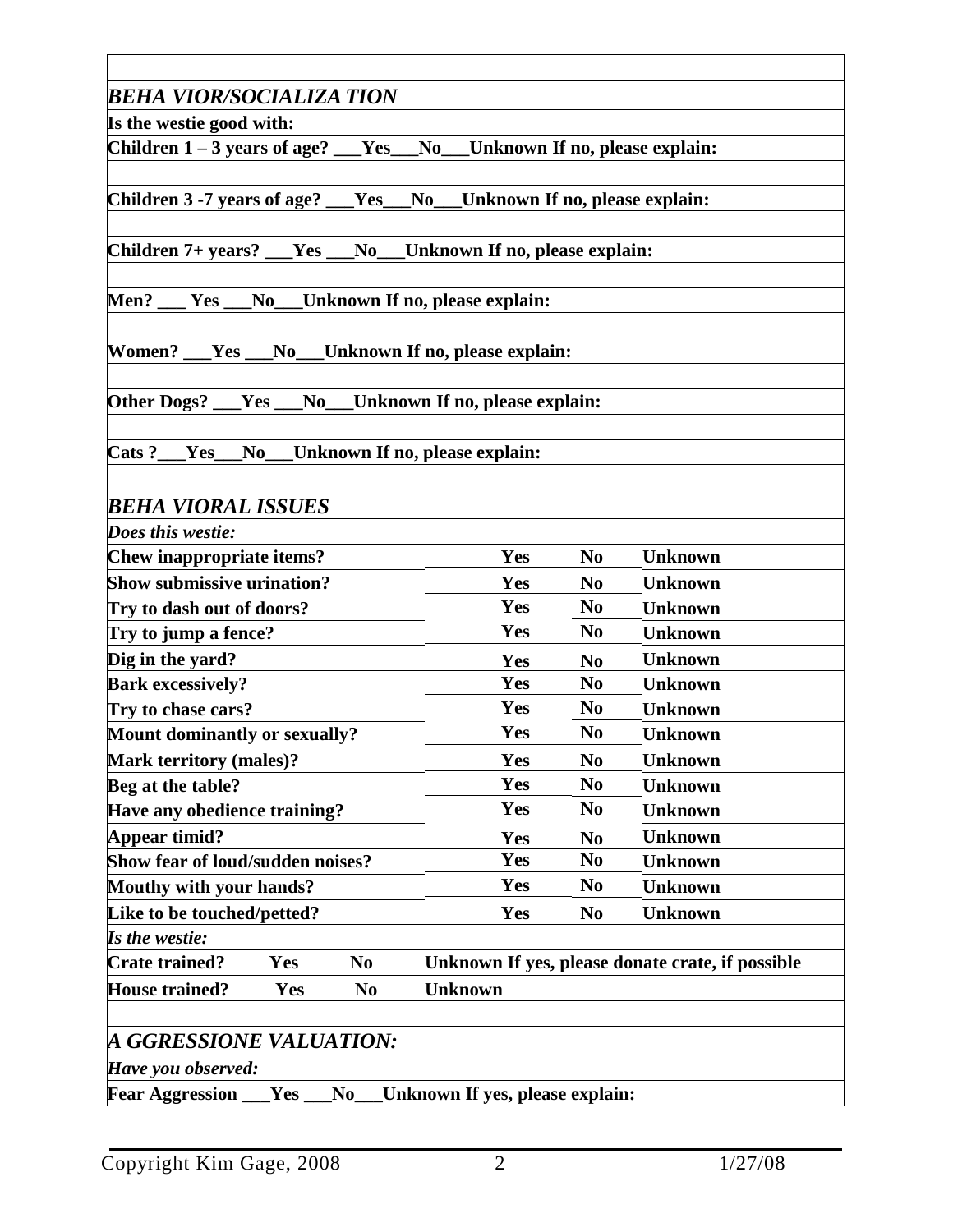| Food Aggression __Yes __No__Unknown If yes, please explain:                            |  |  |  |
|----------------------------------------------------------------------------------------|--|--|--|
|                                                                                        |  |  |  |
| Dog Aggression ___Yes ___No___Unknown If yes, please explain:                          |  |  |  |
|                                                                                        |  |  |  |
| <b>People Aggression?</b> Yes<br>No Unknown If yes, please explain:                    |  |  |  |
|                                                                                        |  |  |  |
| Possession Aggression? __Yes __No__Unknown If yes, please explain:                     |  |  |  |
| Dominance Aggression? ___Yes ___No___Unknown If yes, please explain:                   |  |  |  |
|                                                                                        |  |  |  |
| Please give a summary of your overall impression of this westie's behavior:            |  |  |  |
|                                                                                        |  |  |  |
|                                                                                        |  |  |  |
| What words do you use with the westie for commands? ______ Sit ______ Stay ______ Come |  |  |  |
| <b>Outside</b><br><b>Down</b><br>Other: (please list the command and how it is used)   |  |  |  |
|                                                                                        |  |  |  |
|                                                                                        |  |  |  |
|                                                                                        |  |  |  |
| <b>FEEDING HABITS</b>                                                                  |  |  |  |
| <b>Brand of dry food:</b>                                                              |  |  |  |
| <b>Brand of canned food:</b>                                                           |  |  |  |
| <b>Supplement names:</b>                                                               |  |  |  |
| How many times a day is this westie fed?                                               |  |  |  |
| How much is the westie fed each time?                                                  |  |  |  |
|                                                                                        |  |  |  |
|                                                                                        |  |  |  |
| If this westie is on a special diet, please explain:                                   |  |  |  |
|                                                                                        |  |  |  |
|                                                                                        |  |  |  |
| If this westie is a finicky eater, please explain:                                     |  |  |  |
|                                                                                        |  |  |  |
| <b>OTHER</b>                                                                           |  |  |  |
|                                                                                        |  |  |  |
| Where does this westie sleep?                                                          |  |  |  |
|                                                                                        |  |  |  |
| Is this westie currently in a shelter? Yes/No If yes, Name and Address of shelter:     |  |  |  |
|                                                                                        |  |  |  |
| List items to be donated with this westie: (Food, crate, medication, etc)              |  |  |  |
|                                                                                        |  |  |  |